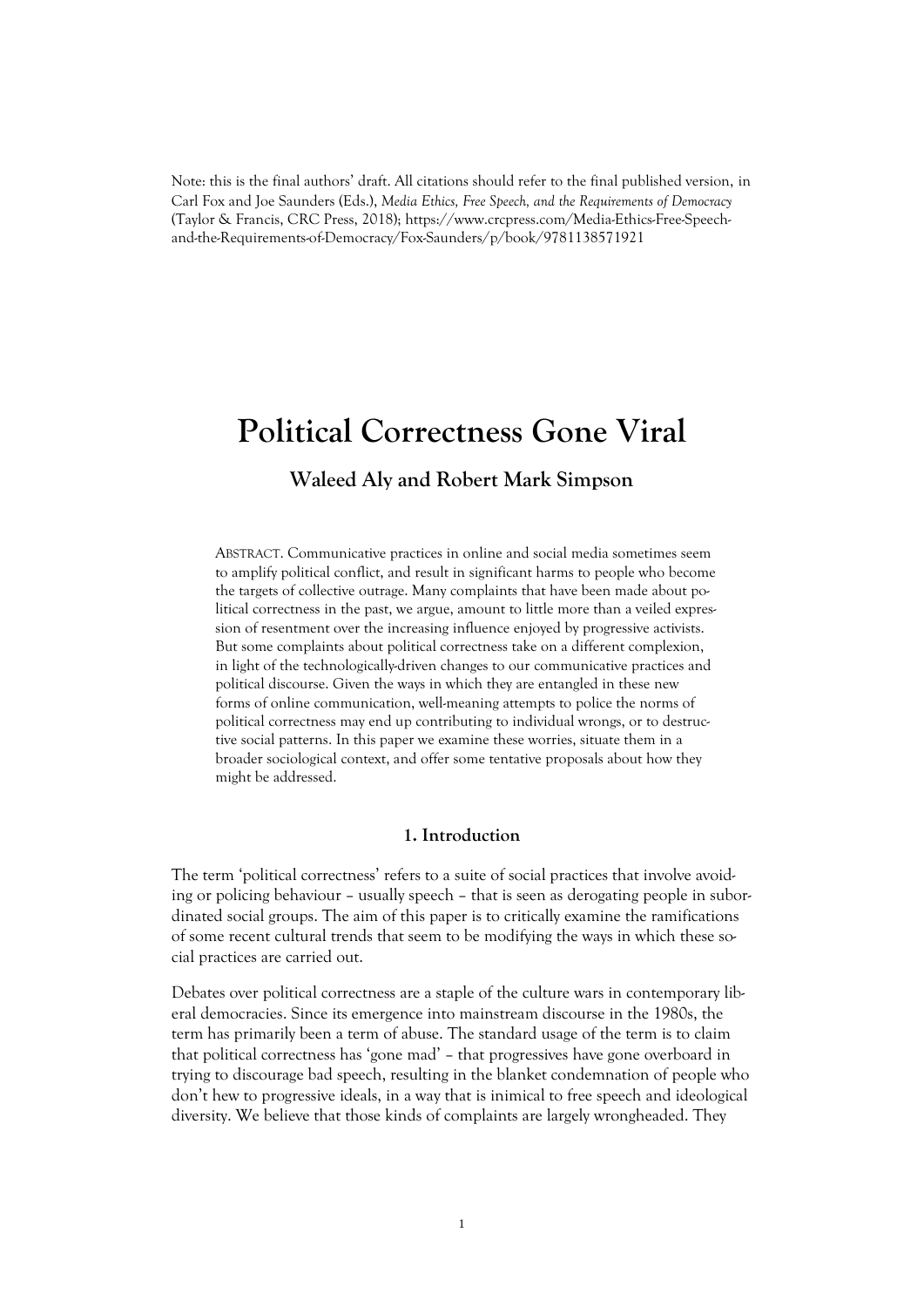mischaracterise the routine antagonisms of partisan political discourse as an aberrant program of suppression solely carried out by 'the left'. In §2 we elaborate on this contention, citing a few other authors who have argued along similar lines.

What we then want to argue, however, is that there are new reasons to worry about political correctness, which differ from these familiar complaints. The policing of political correctness has become interwoven with forms of social intercourse – operating across social media, online media, and traditional broadcast media – that are intensifying the routine antagonisms of political discourse. The consequences of this aren't easy to gauge. But there are *prima facie* reasons to believe it is harmful for particular individuals, and that it's ultimately likely to advantage the opponents of the ideals that political correctness norms stand for. In §3 we expand on these claims, and discuss some of the ways in which political correctness norms are involved in the modes of social intercourse we're adverting to. In §4 we survey some themes in sociological scholarship that can be used to characterise these new modes of communication, and to contextualise them in relation to some of the larger transformations in the nature of social and political power ushered in by the forces of globalisation. We conclude with some suggestions about how we might address these new tensions around political correctness.

#### **2. The Standard Script around Political Correctness**

As we say above, the main use of the term 'political correctness' is to express a complaint about how progressives censure behaviour that they see as being involved in oppressive social relations. A predictable script is often followed in conflicts where the language of political correctness is invoked. First, someone in the public eye makes a comment with perceived racist (or sexist, or homophobic) overtones. Second, spokespeople for the cultural left publically condemn the speaker's comment, and in many cases, by extension, the speaker herself. And then third, opponents of the cultural left, making common cause with the speaker, say that free speech is under siege, or that ideological conformity and thought policing are being imposed. The familiar refrain – "this is political correctness gone mad!" – encapsulates the third move.

Notice that the claim is nearly always that political correctness has gone mad – not just too far, but positively mad – suggesting a degeneration from some earlier state of sanity. Opposition to political correctness is thus rhetorically packaged-up with some notion of the Good Old Days, before punitive cultural mores prohibited heterodox opinion. These scripts have been set in place for some time now. In a *New York Times* article in 1990, the lawyer Richard Bernstein observed that the – at that time, still relatively unfamiliar – term, "politically correct"

Has become a sarcastic jibe used by those, conservatives and classical liberals alike, to describe what they see as a growing intolerance, a closing of debate, a pressure to conform to a radical program or risk being accused of a commonly reiterated trio of thought crimes: sexism, racism and homophobia. (Bernstein 1990)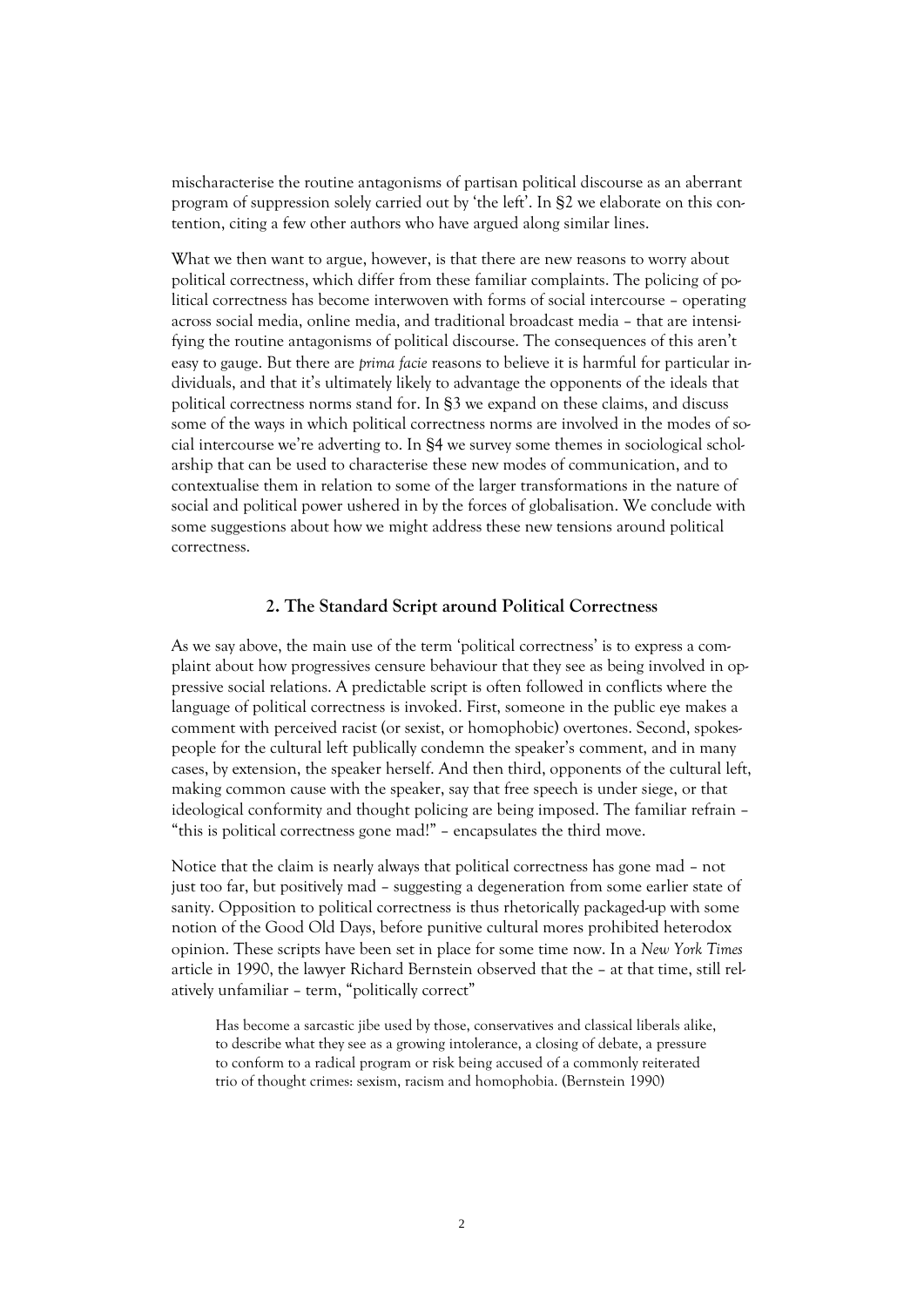These remarks do a good job at encapsulating the concerns expressed by the first-wave of the anti-PC brigade in America's pre-Millennial culture wars, including authors like Kimball (1990) and D'Souza (1991). It is striking, though, how well they capture the core themes of anti-PC discourse today, in the 2010s. For instance, Kirsten Powers (2015) suggests that supporters of political correctness think of all opponents of gay marriage as unregenerate bigots – as opposed to reasonable people with traditional attitudes about marriage – and she complains about the left's hounding of those that it views as 'heretics', to silence them and make an example of them for the rest of society. Even though Bernstein casually observed the same kinds of anxieties at work over a quarter of a century ago, Powers frames her concerns as a reaction to the distinctive set of social and political conditions that has emerged in the 2010s.

This is indicative of a general difficulty that anti-PC critics have in positioning their views in relation to the doomsaying of their predecessors. It is harder to take dire prophecies about the slippery slope to left-wing authoritarianism seriously given that there has been similar scare-mongering for decades. Conservative political views are alive and well, after all, and influential in many quarters. There is a point of similarity here with the intergenerational amnesia that occurs when Baby Boomers, once themselves seen as hippy rebels, turn to diagnosing the generational shortcomings of Millennials. And this similarity isn't purely a coincidence. For some authors, anti-PC bromides go hand-in-hand with the pathologisation of Millennial youths. One example of this is Greg Lukianoff and Jonathan Haidt's article "The coddling of the American mind" (2015), which critiques ideas and practices that are central to contemporary progressive activism in higher education, like 'microaggressions', and the use of 'trigger warnings'. Lukianoff and Haidt claim that the special vulnerabilities of young adults raised in the 1990s are resulting in a breakdown of the traditional university ethos of free inquiry, and giving birth to a corrosive culture of victimhood. But despite the time-stamping of these observations, Lukianoff and Haidt's ideas have much in common with those in the 1987 book that their title alludes to, Allan Bloom's *The Closing of the American Mind*. Where Bloom lamented the modern university's "homogenization of American culture", which, on his view, was geared towards the avoidance of all confrontation (1987, p. 35), Lukianoff and Haidt now sound similar warnings about efforts to 'scrub campuses clean' of ideas that make others uncomfortable. The telling resemblances aren't only in the views being advanced, but in the argumentative styles being employed. Like Bloom, Lukianoff and Haidt offer a mix of horror stories about people being attacked for saying the wrong thing, speculation on the flaws of the young people driving the trends, and forecasts about the authoritarian misery that the trends are leading to.

Just as the shape of anti-PC discourse has been set in place for a long time, there is, correspondingly, a stock repertoire of moves used in counterarguments against anti-PC discourse. The critical point emphasised by many defenders of political correctness is simply that all sides of politics – conservatives and progressives alike, and all their sub-groups and branches – engage in aggressive public critique of their opponents, while also, where possible, using informal methods of censure to undermine the visibility and effectiveness of their opponents' messages. According to this line of analysis,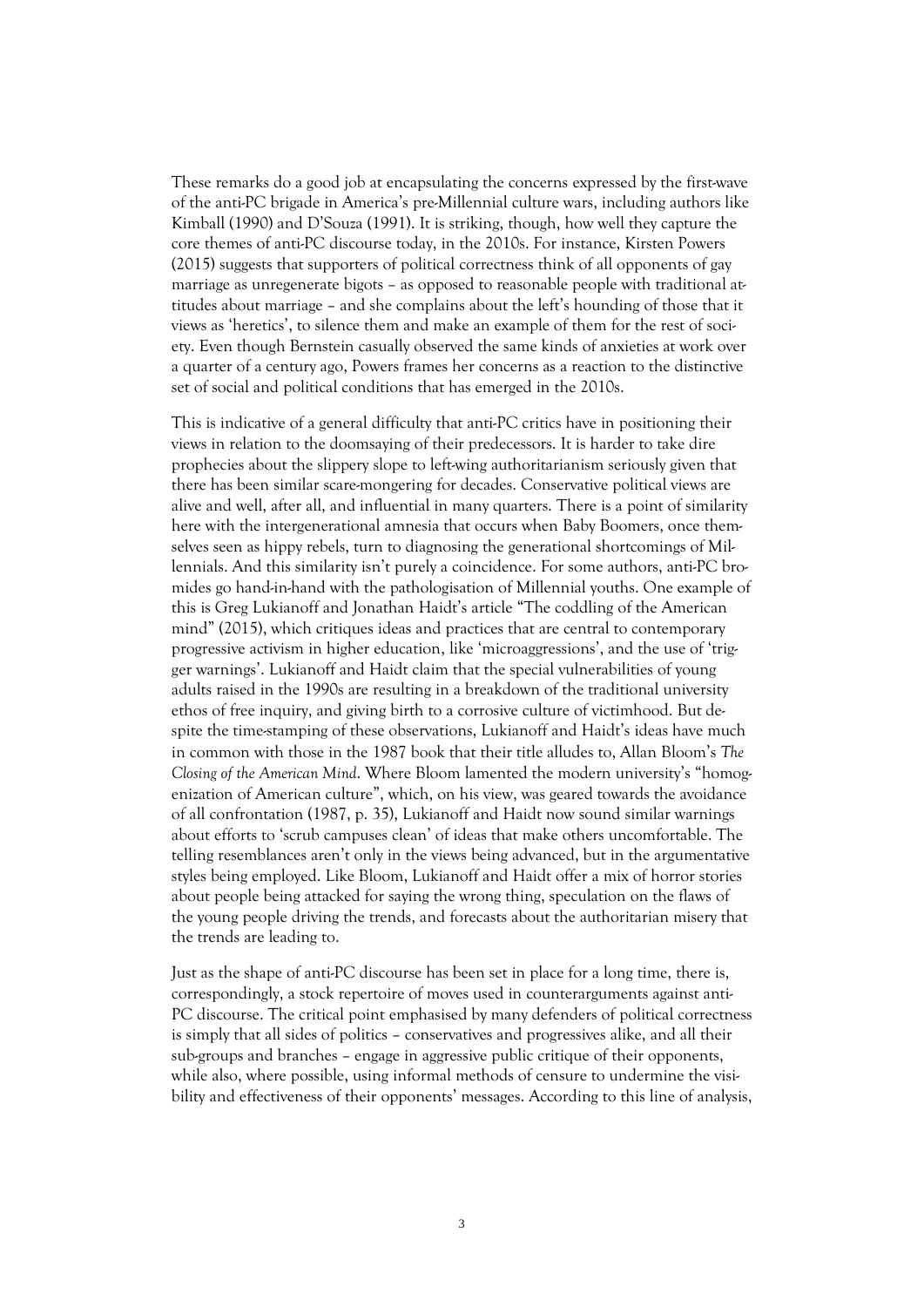there were never any Good Old Days during which political discourse was unencumbered by punitive cultural mores. The ideal which lies at the heart of American First Amendment doctrine – of public debate being "uninhibited, robust, and wide-open" – has always been a utopian aspiration rather than a social reality.<sup>1</sup> All that has changed, in contexts where political correctness norms have gained some ascendancy, are the facts about which mores are subscribed to by which people, and about which infringements of social mores can therefore be effectively dissuaded using informal censure.

John Wilson made this point nicely 20 years ago, coining the term 'Conservative Correctness' to signal the patent fact that conservatives are also known to hound people for professing *verboten* opinions – for example, in the United States, anti-Israel, or pro-Communist views (Wilson 1995, pp. 31ff). The milder form of this line of argument simply draws attention to this evident symmetry, like in Nat Hentoff's (1992) insistence that both sides of politics routinely try to censor each other. But there are more provocative variations on this kind of critique. Robert Sparrow (2002) argues that proponents of anti-PC discourse aren't merely being obtuse in failing to acknowledge the ubiquity of cultural contestation around political speech, that they are, rather, engaged in an intentional program of obfuscation aimed at discrediting legitimate progressive critique of conservative policy. By this line of reasoning, what opponents of political correctness are really demanding isn't just the right to speak in ways progressives dislike, but to be free from criticism or resistance when they do. Stanley Fish (1994) takes another tack, suggesting that the entire discourse around political correctness comes with an implicit suggestion that it's possible to address social issues in a way that is above or outside politics, and insisting that this isn't merely false, but a pernicious masquerade. At the extremities we find critics like Judith Butler (1998) saying that censorship is everywhere, that some things are always unsayable – that this is a condition of linguistic communication itself: to impose an order on our thoughts that renders some things articulable and others not – and that complaints about censorship tend to obscure the ways in which speakers are always already censored.

One needn't venture to such extremes, though, in order to make the point that's essential for our purposes. What's good for the goose is good for the gander. As Paul Krugman (2012) says, "right-wing political correctness… has lots of power and money behind it", such that "even talking about *the wealthy* brings angry denunciations" and "even talking about inequality is *class warfare*". In light of this, it seems inaccurate and tendentious to claim that there is something specially coercive in progressives trying to shout down their political opponents. One may lament the fact that this is how political discourse typically functions, in modern liberal societies, and argue that greater effort should be made, on all sides of politics, to resist the impulse towards aggressive censure and outrage-mongering as communicative strategies. Our point is that this isn't some novel, nefarious trend that has been created by leftist cunning, or made possible by the emotional fragility of babyish Millennials. This is politics as usual.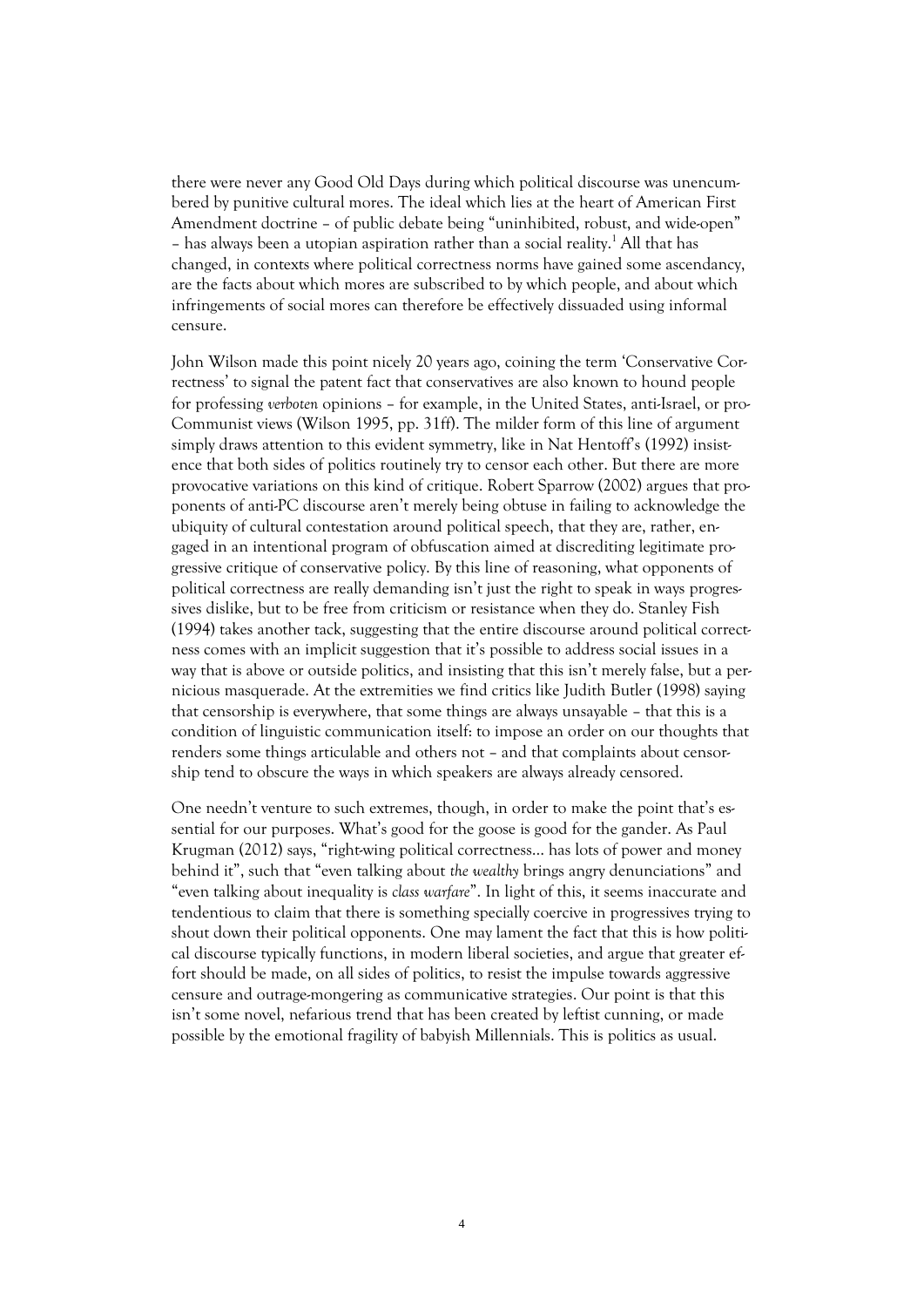#### **3. Cyber-Mobbing and Public Shaming**

It is important to keep all of the above in mind when we encounter fresh complaints about the supposed scourge of political correctness. Much of what animates these complaints is resentment over the fact that friends of progressive ideals have built up a greater capacity to censure, pressure, and influence public discourse in a way that the establishment – big business, entrenched political interests, traditional print and broadcast media, and the custodians of traditional views on sex and sexuality (including the church) – have been able to do all along. However, having emphasised these misgivings about how appeals to political correctness often function, we now want to argue that some current-day anxieties about the spectre of political correctness, bespeak reasonable concerns – by which we mean: concerns that aren't just self-serving, biased, or obtuse – about the destructive potential of the methods through which the censuring, pressuring, and influencing of public discourse are now being carried out.

When the first wave of widespread anti-PC sentiment bubbled up in the late 1980s, social media didn't yet exist, traditional news media companies were relatively stable and profitable, 'mobbing' was a method of coercion confined to workplaces, and noone had ever uttered the word 'clickbait'. Today, complex socio-political ecosystems have been spawned by the rapid technological transformation of communication technology and the media, and in particular, by social media's erosion of the old boundaries separating everyday communication technology from the prestige media. In the wake of this transformation it has become relatively easy for mobs of anonymous people to, in a loosely coordinated manner, harass, threaten, and publically shame people they never meet, but whose misdeeds have been broadcast online and disseminated in turn. What is interesting about these episodes isn't merely their harmful potential, but also their disproportionality and chaotic unpredictability. An ill-expressed comment on Twitter will often sink without a trace, like a momentary *faux pas* at a social gathering, but in some cases it will unexpectedly escalate and result in the tweeter being publically disgraced.

The worries arising due to these phenomena are importantly unlike the gripes that drive old-fashioned anti-PC bellyaching. Of course there was never any prelapsarian era in which public political discourse was free from people attempting to shout down their opponents and take them down a peg. That kind of conflict can be seen as a natural (if regrettable) element of democratic discourse. So to be clear, the sense in which political correctness is running amok, today, doesn't lie in the mere fact that hostile contention surrounds our communication. It lies in the *amplification* of hostilities, and the unleashing of volatile social forces through new modes of social intercourse that are global in reach, tolerant of anonymity, near-instantaneous, and often blasé about (or positively opposed to) customary liberal attitudes about privacy.

The phenomena that we're adverting to here aren't obscure. Jon Ronson's book *So You've Been Publically Shamed* (2015) was a bestselling investigation of these trends, focusing on accounts of people whose lives were thrown into turmoil by online backlashes in response to their perceived cyber-sins. One of the more notorious examples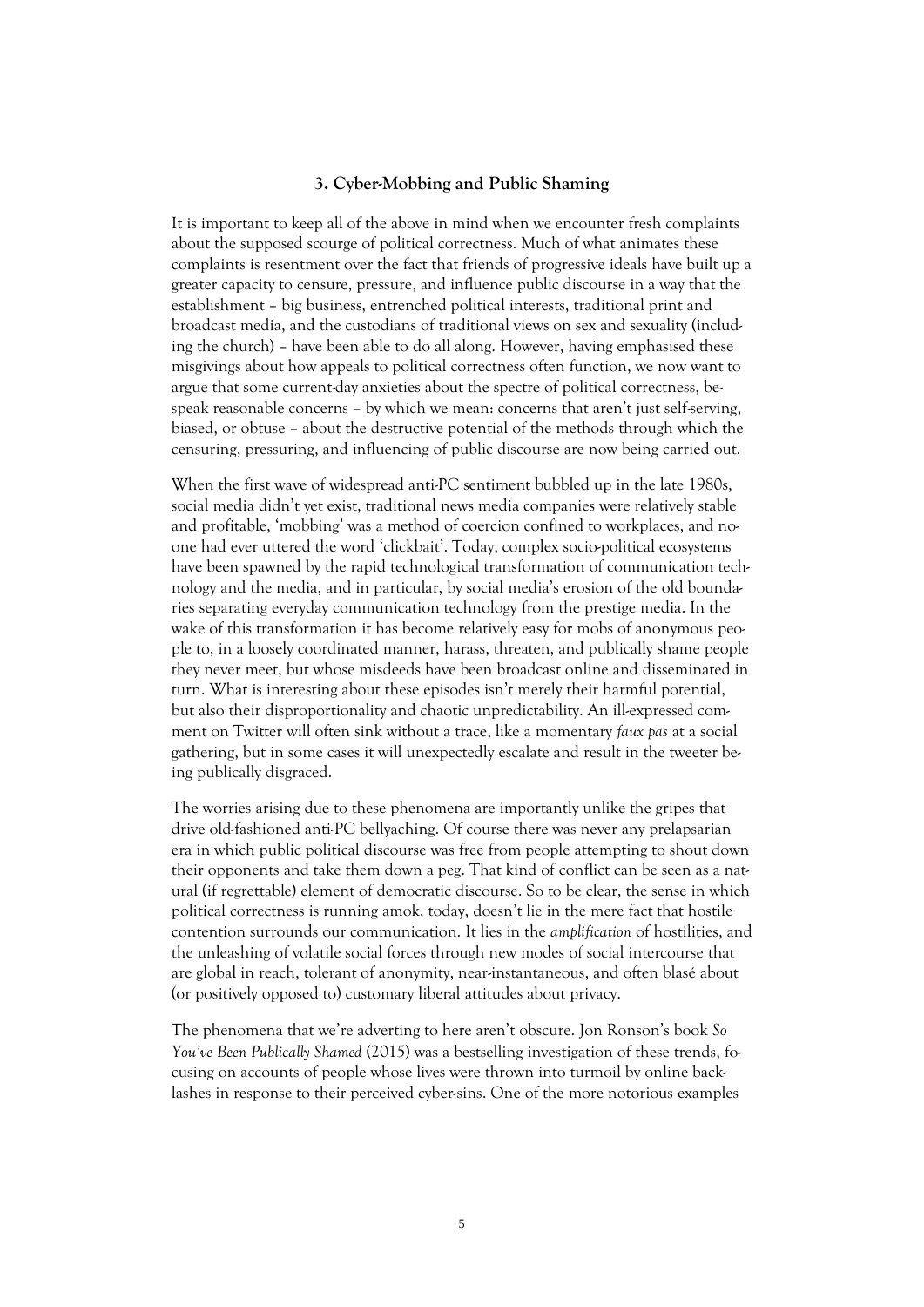of this, discussed by Ronson, is the case of Justine Sacco. In 2013, Sacco, a communications director, tweeted the message "Going to Africa. Hope I don't get AIDS. Just kidding. I'm white" before boarding a flight from New York to Cape Town. When her flight landed half a day later, Sacco's clumsy attempt at edgy humour, addressed to her coterie of Twitter followers (but visible to the wider world), was the top-trending topic on Twitter internationally. And this level of attention, combined with the common interpretation of her tweet – that she was being derogatory towards black people, rather than making an ironic comment on white privilege – resulted in her being sacked, denounced on news websites around the world, and receiving thousands of abusive messages (Ronson 2012). Similar cases are discussed in Jennifer Jacquet's book *Is Shame Necessary?* (2015), and while Jacquet wants to identify some positive potential in public shaming tactics as a way to advocate for reforms in corporate practices, she recognises, like Ronson, that shaming is a tool that can be wielded against individuals to devastating effect.

Anecdotes like the Sacco case could be multiplied at length, but by themselves they don't reveal much about the prevalence of the phenomena in question, nor do they offer an overarching perspective on how what we're seeing today is different in kind from the methods of informal social coercion that were available pre-internet. In making the case that something new and pernicious is afoot, when it comes to online shaming and cyber-mobs, we can go beyond individual anecdotes to make general observations about the institutional changes in news media and communications technology over the last decade. First, social media networks that allow people to easily broadcast their thoughts to the whole world are now ubiquitous, whereas as recently as 15 years ago they were a niche product. Second, traditional news media – particularly broadcast media – has acquired a habit of mining social media for stories, so that conflicts playing out in a social media context have a chance of receiving mass attention beyond the immediate circle of participants. It is hard to identify a historical precedent for this process in which random chatter – including spats between strangers, and off-hand remarks to no one in particular – can be rapidly vacuumed-up into the production of mass media. Third, traditional print and broadcast media are locked in competition with online media for audience share. And fourth, styles of communication that originated in online contexts – like clickbait journalism – are increasingly involved in journalistic and editorial practices at large, as media companies migrate away from print circulation to mobile content-delivery platforms.

The point of these observations is to note that while there have always been rancorous political quarrels, bullying demagogues, and volatility around mob-like behaviour, the communication landscape of today allows for wider (often anonymous) participation in this, while speeding everything up, and equipping us with gadgets that keep us in constant contact, so that a consciousness of the punitive cultural mores of different groups casts a shadow over every moment of online communication. We say that technological developments allow these things to occur, but that's probably understating things. Political conflicts and outrages have been tactically commercialised by media organisations, with notional affiliations to both progressive and conservative audiences. There are many people employed right now, in jobs that didn't even exist at the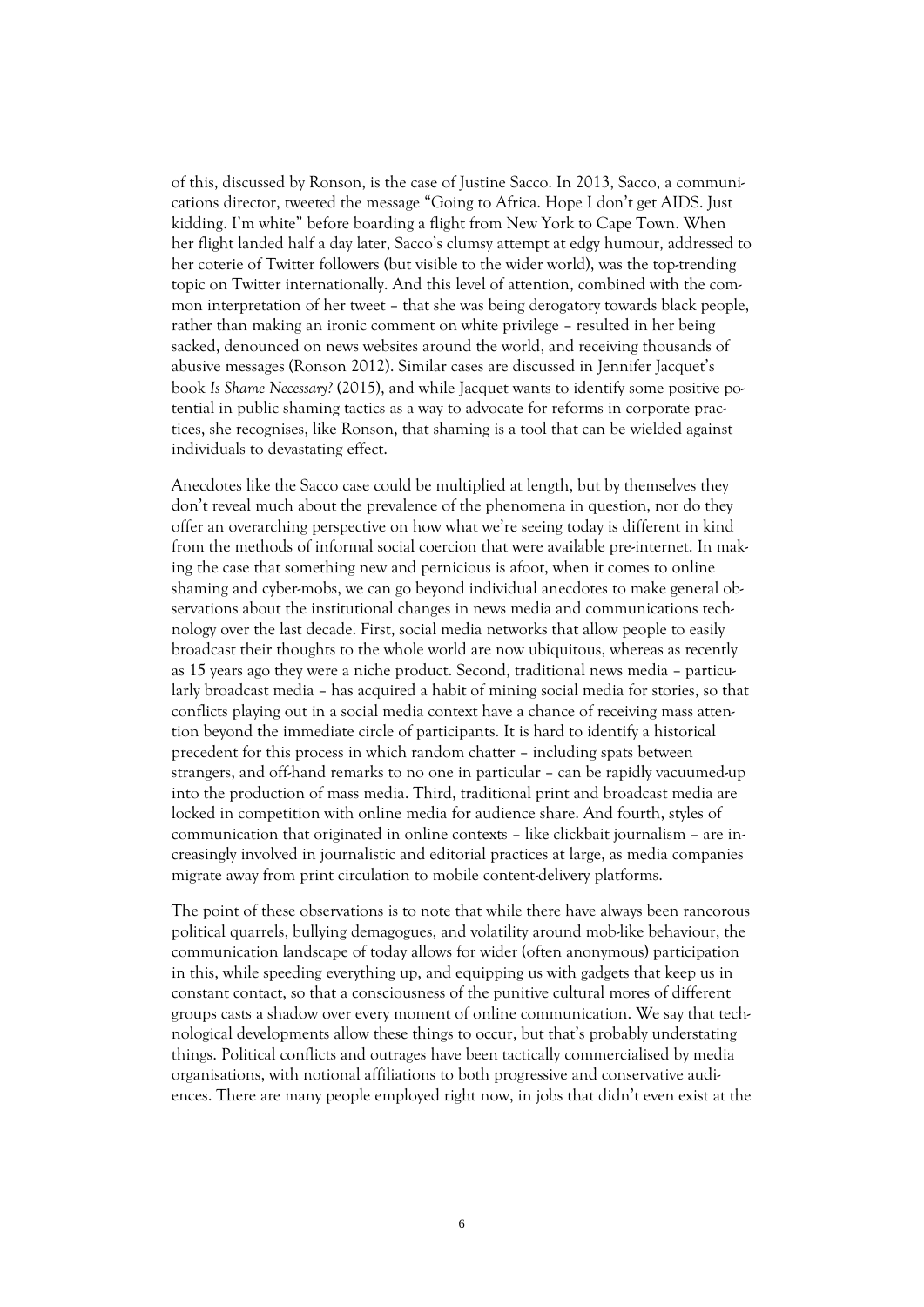turn of the millennium, whose professional success hinges on how effectively they can manufacture outrages and controversies to be shared via Twitter and Facebook.

One might view the changes that we're describing as a democratising development, and therefore welcome news for the progressive ideals associated with political correctness. That seems too sanguine, though, for at least two reasons. First, as the Sacco case suggests, even well-meaning attempts by progressives to police ideals of anti-racism, anti-sexism (etc.) can contribute to significant harms because of the volatile social dynamics created by new technology and media. Second, these dynamics can be exploited by speakers and groups who are hostile to socially marginalised people. The powers that have been unleased can be used to attack radical progressives, neo-Nazis, and everyone in between. The Gamergate controversy, in which several prominent women in the video game industry faced vicious online harassment over their criticism of the industry's prejudices against women, is just one of many recent cases in which the punitive enforcement of cultural ideals – at the intersection of online communication, social media, and traditional media – was used to attack advocates of a progressive agenda (see Massinari 2015). Given the content of the attacks, of course no one was inclined to describe this episode as an instance of 'political correctness gone mad'. But the style of the social pressure involved in Gamergate was structurally similar to that involved in the online enforcement of political correctness norms today. It was ostensibly a case that involved people being harassed and vilified by others, who were largely unknown to them, over their violation of – or opposition to – social mores that those participating in the harassment wanted to uphold.

In sum, then, even if we grant that there is some sort of democratisation occurring in these evolving modes of social discourse, its impact on the relation between dominant and subordinated social groups is at best ambiguous. The power of the angry, looselycoordinated, anonymous swarm can be used to exert pressure on people who express and enact prejudicial views. But equally, this kind of power can be – and sometimes is – used to threaten women, ethnic minorities, and other dissident voices who engage in social critique in public forums, only to find themselves targeted in the cross-hairs of the reactionary blogosphere. And insofar as these episodes lead to a wider degeneration of political discourse, the implications of that seem unlikely to aid progressive political causes. When people on all sides of politics are at risk of becoming the targets of mass outrage, it seems like the politics of hatred, xenophobia, and tradition has a competitive advantage over a politics of hope, inclusion, and social transformation.

# **4. The Fragmentation of Social and Discursive Power**

We have suggested that developments in media and communications systems have made it possible for people with relatively minimal resources and institutionalised social power to nevertheless have a serious impact on the policing of public discourse, and to impose significant costs and penalties upon individuals who transgress *de facto* social norms.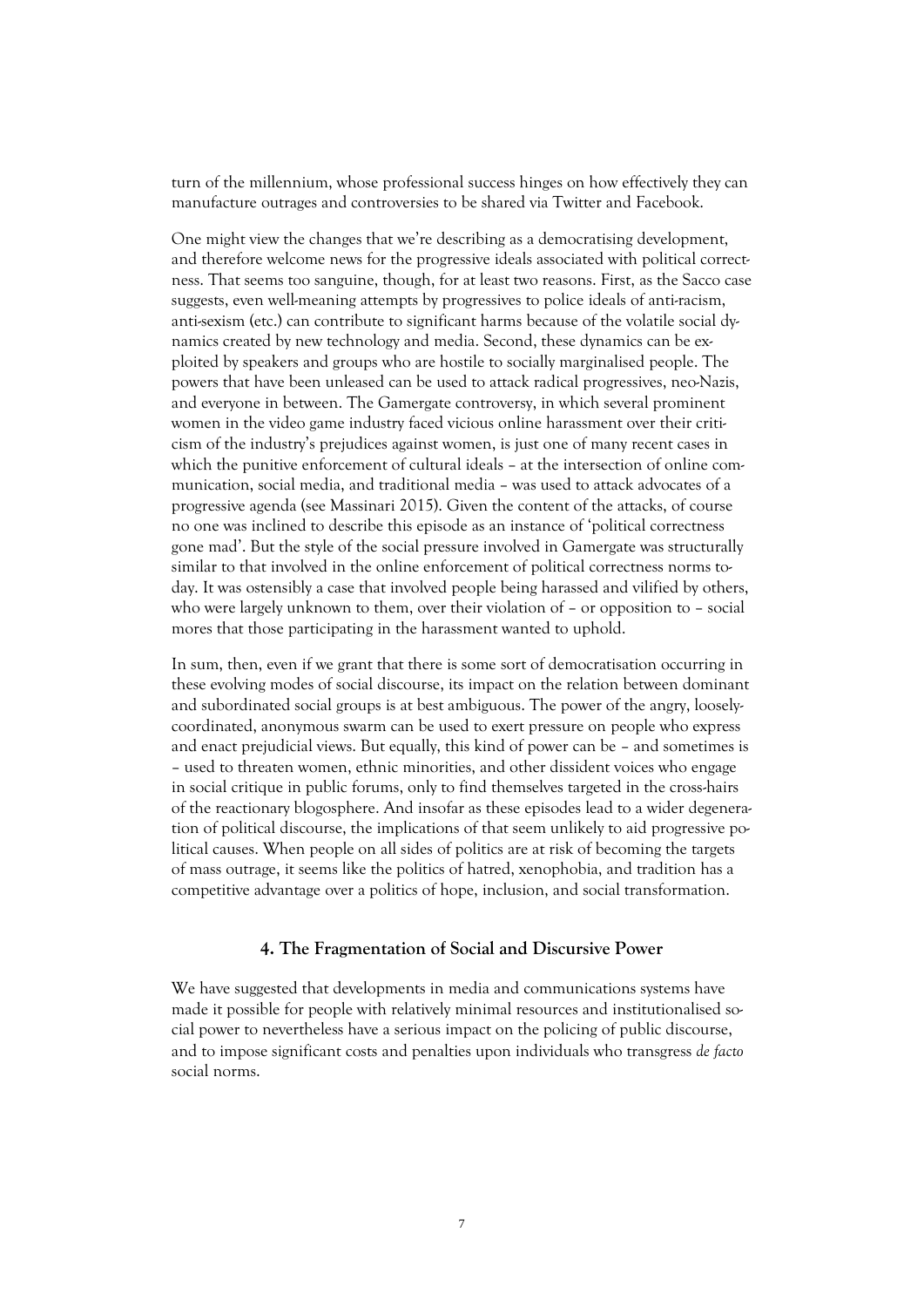In this section we situate these observations in a wider sociological context. Developments in communications technology are aligned with transformations in politics and economics, which have complicated and sometimes inverted structures of social power. These changes are a focal point in the work of contemporary sociologists seeking a new theoretical conception of power, which makes sense of the influence exerted by the apparently disempowered. Zygmunt Bauman's account of 'post-Panoptical' power is a foray in this direction. "What mattered in the Panopticon" according to Bauman, "was that the people in charge were assumed always to 'be there', nearby, in the controlling tower" (Bauman 2000, p.11). By contrast, he says

What matters in post-Panoptical power-relations is that the people operating the levers of power on which the fate of the less volatile partners in the relationship depends can at any moment escape beyond reach – into sheer inaccessibility. (Ibid, p. 11)

What Bauman has in mind in this characterisation is exemplified in the position of super-rich individuals who aren't affected by the material limitations that constrained the wealth and resources of their predecessors. Whereas "Rockefeller might have wished to make his factories, railroads and oilrigs big and bulky and own them for a long, long time to come", Bauman says, someone like Bill Gates "feels no regret when parting with possessions in which he took pride yesterday" (Ibid, pp. 13-14). Rockefeller's power and prestige were grounded in material strongholds – and were vulnerable to material forms of contestation: theft, sit-ins, and vandalism – in a way that Gates' power isn't. Instead, Gates' power is "exterritorial, no longer bound, not even slowed down, by the resistance of space". The type of power that Gates enjoys, according to Bauman, "augurs the end of the era of mutual engagement" (Ibid, p. 11).

This disengagement is epitomised in global capital's frictionless flow towards tax havens, and its slipping out of the control of the state, leaving the state to compete for the affection of businesses by deregulating labour and creating tax havens. But the key point here isn't about the power of capital – which still, after all, aligns with traditional social hierarchies – it is about the nature of the power that capital is wielding. It is a power that, in John Urry's terms "is all about speed, lightness, distance, the weightless, [and] the global" (2002, p. 60). The crucial change is in the decoupling of social power from the modes of coercive force that the state monopolises. Violent coercion is still a kind of direct engagement. The newly disengaged power is available to a wider range of actors; "elites as well as those resisting elites" (Ibid, p. 60).

We can view the social changes discussed in §3 in that light. It is becoming easier for people to be harmed by attackers with whom they never directly interact. The power at work in these cases is neither the monopolistic power of the state, nor the oligarchic power of the media baron, but the power of the swarm: geographically unbounded, fluid, spontaneous, and leaderless – and for all these reasons, difficult to contain. These features indicate some common ground between social media activists and exponents of sub-state military tactics; guerrillas, insurgents, and terrorists. In different ways, both kinds of actors partake of "the power of the powerless to inflict… harm upon institutions of imperial power, especially those buildings, institutions and people that symbolize the intense condensation of imperial power" (Urry 2003, p.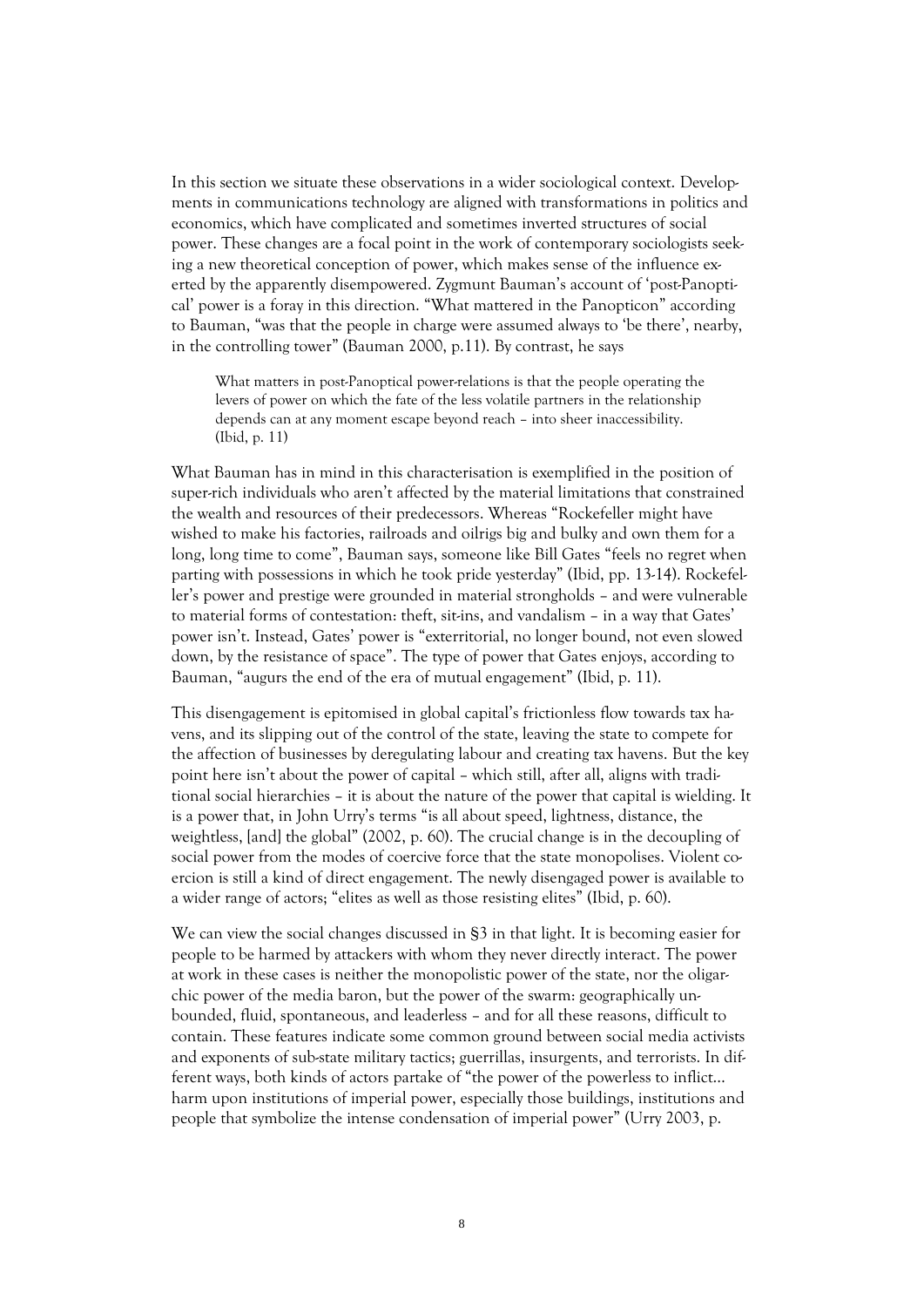130). This comparison risks exaggerating the stakes of social media, but the correspondences are there all the same. While episodes of leader-less cyber-harassment are likely to be most damaging when they're targeting everyday people, as in the Sacco case, they can also harm the interests of public figures, whose off-hand remarks can be quickly seized upon by social media users and characterised to the wider world in a scandalised, sensationalistic mood. These episodes occur alongside a growing stream of news stories in which traditional media reports on, and amplifies, commentary originating on social media. Social media thus exerts a kind of power over traditional media, "exerting a gravity-effect, with almost the whole world 'watching' and being seduced into being 'watched'" (Urry 2002, p. 61). At the same time, though, traditional media institutions themselves become watched in a new way. Casually misogynistic banter on television, and other blasé public expressions of privilege, now become

Captured, represented, transported, marketed and generalized elsewhere. They get carried along the scapes and flows of the emerging global world, mobilizing ideas, people, images, moneys and technologies to potentially everywhere. (Urry 2003, p. 80)

The 2016 scandal in Australia around the sexist banter of media personality Eddie McGuire demonstrates these features. The scandal only broke a week after the offending remarks were broadcast on commercial radio, after being dissected in a then-obscure online podcast.<sup>2</sup> In short, McGuire's words only registered widely after they had slipped across the boundary of a radio broadcast and flowed into the digital world, where they were disseminated through social media, so that a diverse set of audiences could digest, deconstruct, and denounce them. Scandals like these become mediated in unpredictable ways, and cannot be controlled by the people involved in them, regardless of the traditional forms of social influence they might enjoy.

These phenomena require a new sociological frame of understanding. Here Bauman is helpful again, with his notion of *liquid modernity*. He defines this by drawing a contrast with the age of 'solid modernity', as articulated in the canons of classical sociology. On the classical understanding, the nation-state is a geographically contained entity, overseeing a determinate, hierarchical social order, where social interactions occur on terms of "*mutual* dependency, *mutual* engagement, production and servicing of *mutually* binding and durable bonds" (Bauman 2001, p. 139, emphases in original). In a world like this, the society of each nation-state can be represented as a discrete organism, in which each component is hierarchically positioned according to its function.<sup>3</sup> Under conditions of liquid modernity these structures dissolve. Public discourse becomes unconstrained by national boundaries, as exemplified in national newspapers being usurped by global online media companies. Social and political movements move online and become globalised in a similar way. These changes occur incrementally, while at times being accelerated by political crises relating to the environment, the economy, and security. The organic structure of society is superseded by a causal order that exhibits fluid dynamics. Its constituent elements flow around one another – sometimes reacting, sometimes mixing together – without necessarily settling into a stable solution (Urry 2003, pp. 104-05). Political leaders, state agencies, companies, and other classically-conceived actors become entities through which things flow: information, ideas, money, images, and influence.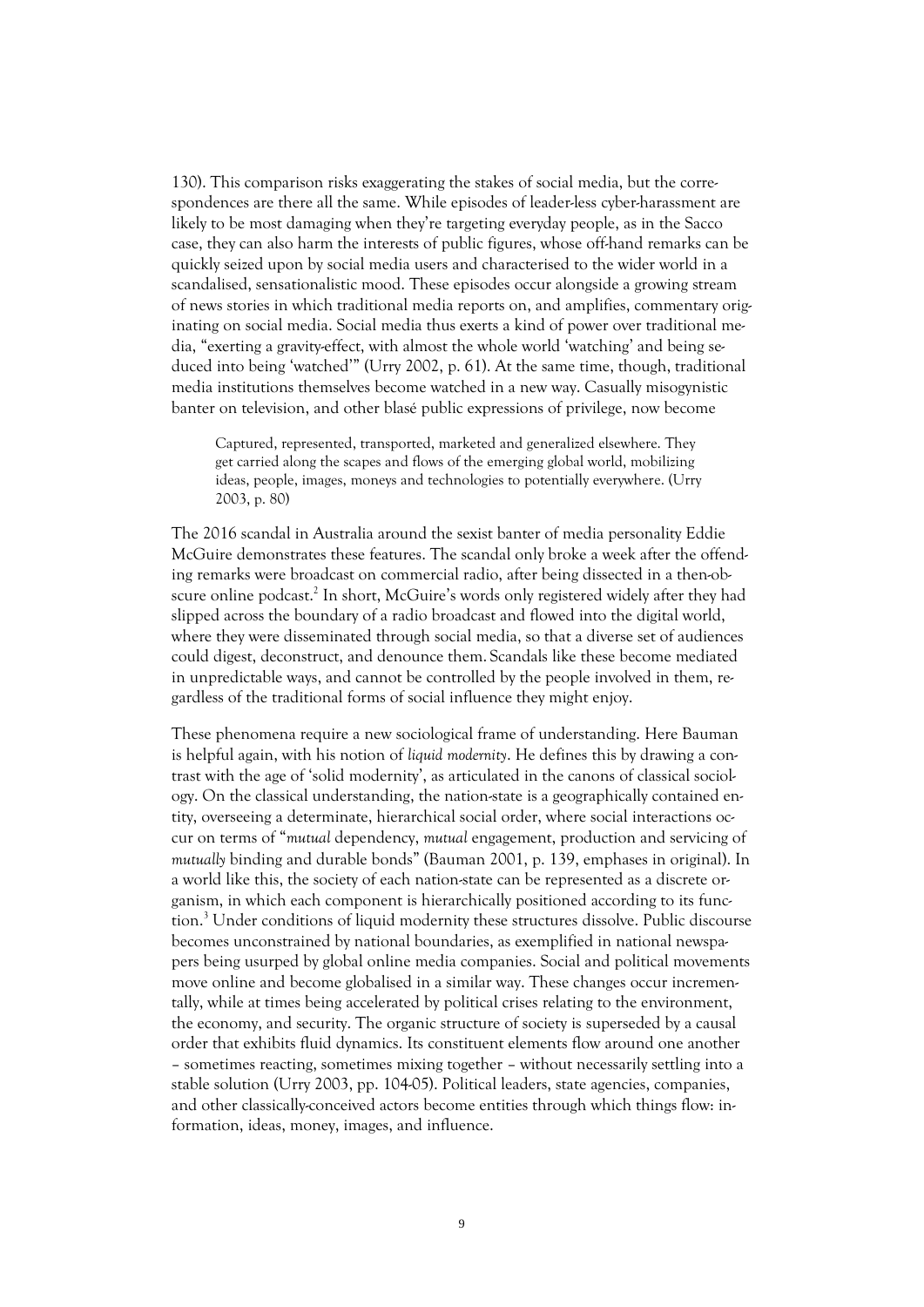The government or the media corporation can still be a significant node in the causal systems through which the currents of power flow, but they are diminished in their ability to channel those currents of power. We find ourselves moving towards a system with "no global society or single centre of global power" (Ibid, p. 93). This is true even of the world's most conventionally powerful political actor. The US government still retains "exceptional centrality within most of the networks that criss-cross the globe" (Ibid, p. 45). But this centrality is unlike the hegemonic control of earlier superpowers, because it fails to result in any kind of inexorable, imperially-driven movement towards a global culture or a single, coherent global society under American patronage, or any other sort of centralised patronage (Bauman 2001, p. 138).

It is within this kind of disrupted order that political correctness norms and progressive language-policing operate today. Progressive activists prosecuting their agenda on social media don't exist straightforwardly above or below traditional institutions of power. The power dynamics around political correctness aren't captured by this spatial logic, because they emerge out of a system in which different social levels exert influence on each other without settling into any neat organisation. System effects still occur, but not in a structurally predictable way. <sup>4</sup> Media companies, much like the nation-state, can still retain certain trappings of old-fashioned privilege. They have wealth, infrastructure, and patronage networks, and by virtue of these they retain a capacity to frame agendas and amplify messages. But any hegemonic control they might have once enjoyed is complicated by what we might call the *microhegemonies* that arise in social media enclaves. In these enclaves, the conventionally disempowered can sometimes call the shots. The power of the media corporation interacts with the fluid power of the conventionally disempowered, just as the nation-state influences the global order while being affected by global powers beyond its control. These forms of power are intertwined, in that

There are parallel, irreversible and mutually interdependent processes by which globalization-deepens-localization-deepens-globalization and so on… with huge flows of 'resources' moving backwards and forwards between the two… The global-local develops in a symbiotic, unstable and irreversible set of relationships, in which each gets transformed through billions of worldwide iterations dynamically evolving over time. (Urry 2003, p. 84)

The blurring of local and global forces described above is sometimes called "glocalisation".<sup>5</sup> Roland Robertson introduces this term in the social sciences to push back against the simple assumption that globalisation "overrides locality", leaving in its wake only "local assertions *against* globalizing trends" (Robertson 1995, pp. 26, 29, emphasis in original). As an example of why this assumption is an oversimplification of what globalisation does, consider a minority community within a state, some of whose members' experiences overlap with other minority groups, and who accordingly develop relations of political solidarity with them on the basis of these "commonality conditions" (Glasford and Calcagno 2012). For Robertson, this gives rise to a "glocal" form of identity, borne of the experience of straddling and moving between the local and global aspects of social experience. It is these kinds of 'glocalised' identities that sound strongly in the discursive policing of conventional privilege. Where online microhegemonies manage to police the discourse of the conventionally powerful, this is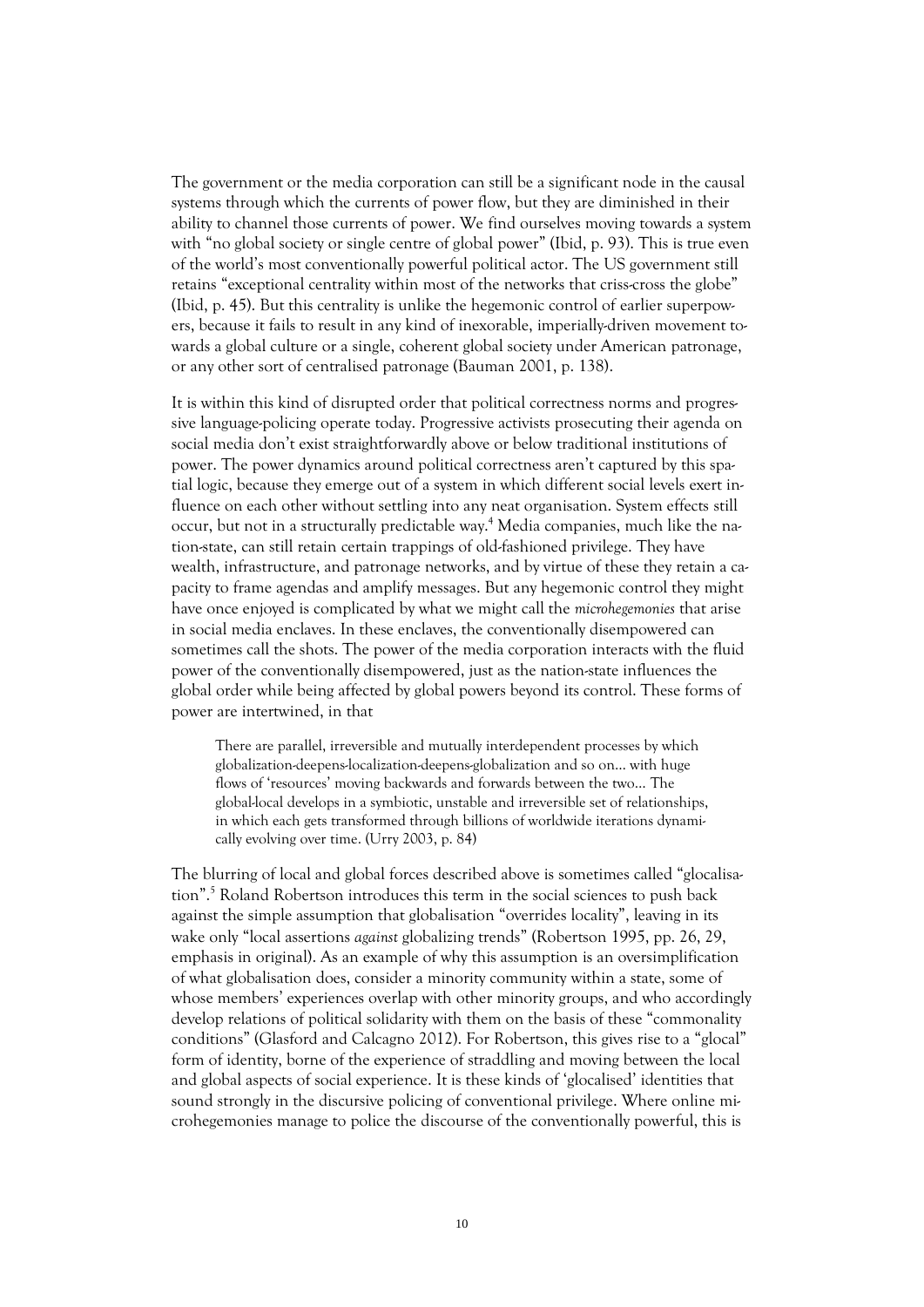partly because they are simultaneously 'macro'. They may be governed by less powerful communities within a nation, but they're also anchored in accessible global movements (e.g. those centred around gender, race, and sexuality) whose influence is sometimes stronger – and more flexible in its borderless reach – than the structures of social influence at work within the nation.

The new sociology of complexity and liquidity that we're describing underscores the already-evident limitations in state-centric free speech theory. If these new forms of power mean that the state is becoming less hegemonic – and indeed, is vulnerable to 'liquid' forms of power – then free speech theory must renew its attention to extra-legal forms of censorship and silencing. Whereas, under solid modernity, legal punishment was the most threatening source of tyrannical power, under liquid modernity the tyranny of the swarm looms large as well.

The milieu that we're describing may thus call to mind Mill's famous remarks about the tyranny of the majority. Classical free speech discourse is a product of the age of 'solid modernity', which partly explains why it tends to be preoccupied with censorship by the state, and less concerned with the ways in which informal social censure can be used to silence or persecute. This preoccupation has always been suspect, in its downplaying of the repressive power of non-state actors.<sup>6</sup> (Indeed, anti-PC discourse tacitly recognises this, given that its usual focal point is discourse-policing carried out by private individuals.) In any case, despite being a key influence in the formation of this theoretical tradition, Mill's own writing shows a subtle appreciation of the ways in which informal social censure can be used to silence and persecute. He begins in *On Liberty* by acknowledging that democratic self-rule is a welcome form of progress from rule by autocratic elites. His worry, however, is that this development threatens to suppress individuality and originality. In a democracy the people rule over themselves, but this means they gain the ability to form majoritarian mobs to subjugate supporters of eccentric and unorthodox views, to the detriment of everyone's long-term interests. When a democratically self-governed society imposes majoritarian attitudes in this manner, according to Mill

It practises a social tyranny more formidable than many kinds of political oppression, since, though not usually upheld by such extreme penalties, it leaves fewer means of escape, penetrating much more deeply into the details of life, and enslaving the soul itself. (Mill 2001, p. 9)

What is needed in response to this, Mill says, is a way of protecting people in their convictions that goes beyond a mere aversion to the authoritarian domination of the many by the few. We need durable safeguards against society's tendency to "prevent the formation, of any individuality not in harmony with its ways" and to compel "all characters to fashion themselves upon the model of its own" (Ibid, p. 9). Mill's recommended framework to this end – liberal individualism, underwritten by the harm principle – has largely been absorbed into the background conditions of today's conflicts, and so by itself it probably cannot be expected to fix things. But his account of social tyranny is informative nonetheless. It helps to sensitise us to the crushing sense of exposure that afflicts the person who speaks in public forums, while knowing that she's at risk of being mobbed by people eager to threaten and vilify her. The advice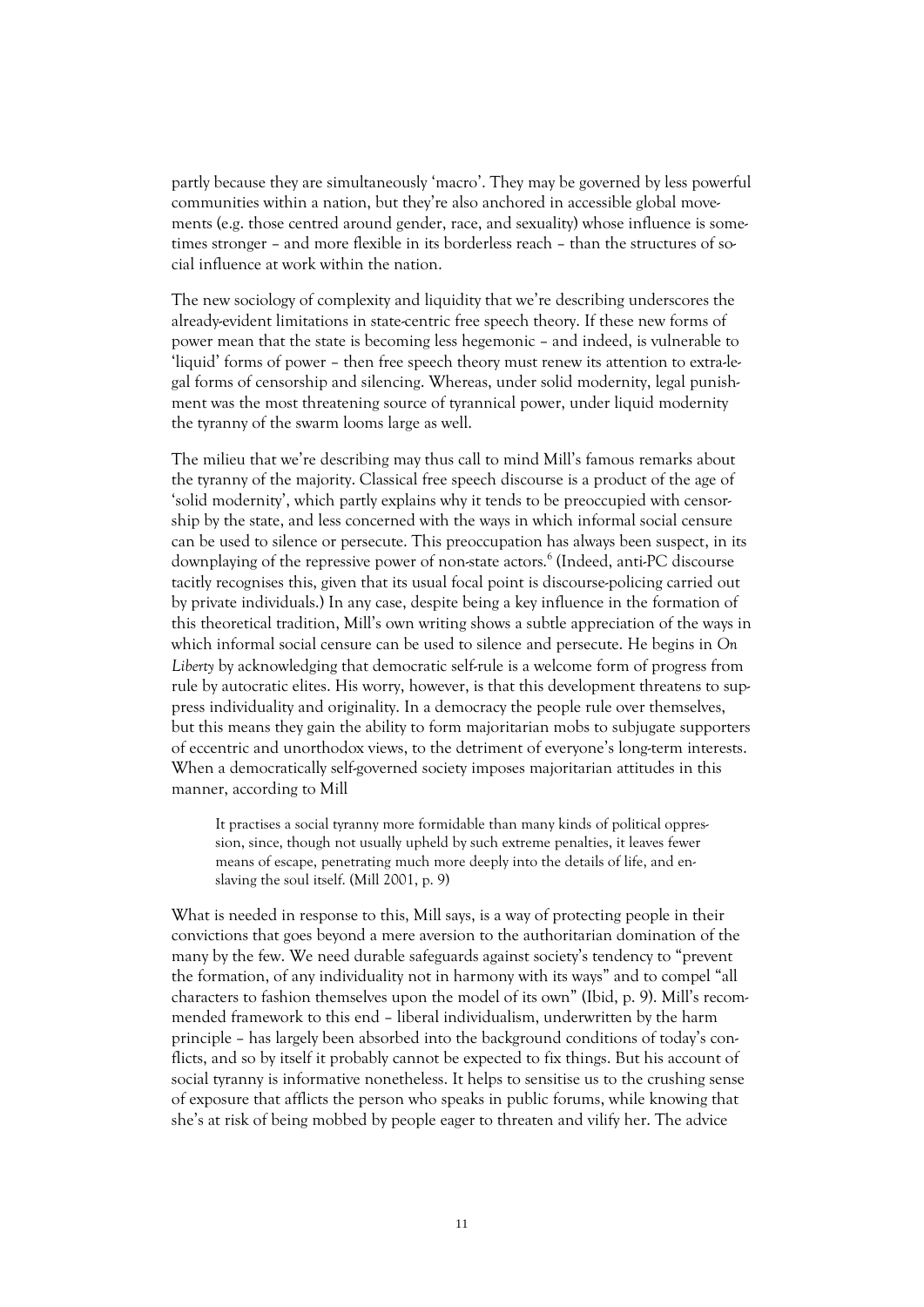frequently given to authors publishing online work on political issues – "*never* read the comments section!" – is indicative of how that pressure gets a purchase on people today. And although we should be careful not to assert any simplistic equivalences in giving an account of how these pressures are experienced on different sides of politics, it's at least worth noting that this sense of being hounded into silence shows up in the reports both of people condemned for their infringement of political correctness norms, and also people harassed over their public promotion of the kind of progressive ideals that underpin political correctness norms.

Mill says that exposure to this kind of pressure 'enslaves the soul itself'. It is a grandiose way of stating the point, but there is probably a grain of truth in it all the same. A version of this idea resurfaces in work by Nagel (1998), who suggests that the unravelling of privacy norms in political life not only drives capable people away from the public sphere, but also erodes our commitment to the principle that people should be allowed to process their anxieties away from other people's surveilling gaze. Some version of this idea is also suggested in relational accounts of autonomy developed by contemporary feminist philosophers (e.g. Mackenzie and Stoljar 2000). If one's identity as an autonomous being is formed and sustained in one's social relations, then the threat of mass public censure doesn't just constrain the expression of one's self, it also has the potential to jeopardise one's status as an autonomous individual.

However one fleshes out the claim, exactly, the thing that Mill was worried about is clear enough. An important part of a person's mental life and self-image becomes impaired when living under conditions that penalise her for failing to conform to the prevailing social codes and cultural orthodoxies. Many authors have identified the ways in which these pressures arise for members of particular social groups; Mill's observations about the mental costs imposed by the tyranny of the majority aren't news to the oppressed. What has changed for all of us, though, in light of the social-technological transformations that we have been describing here and in the previous section, is that the tyranny of the majority has splintered out into a plurality of potential tyrannies. There are no simple majorities in a glocalised world, and the power that comes with 'following the crowd' no longer follows a predictable trajectory. In the unruly ecosystem of online and social media, there are new ways to use informal censure to attack privileged individuals and defenders of traditional centres of power. But informal censure can equally be used to attack members of oppressed groups and progressive activists.

# **5. Implications**

Our suggestion, then, is that the routine antagonisms of political discourse are becoming more volatile, as online communication transforms our social customs, and that this effect is symptomatic of broader technological and sociological changes that are reorganising established power structures. We have argued that the policing of political correctness norms has become intertwined with new and destructive modes of online social intercourse, and we have suggested that these modes of intercourse are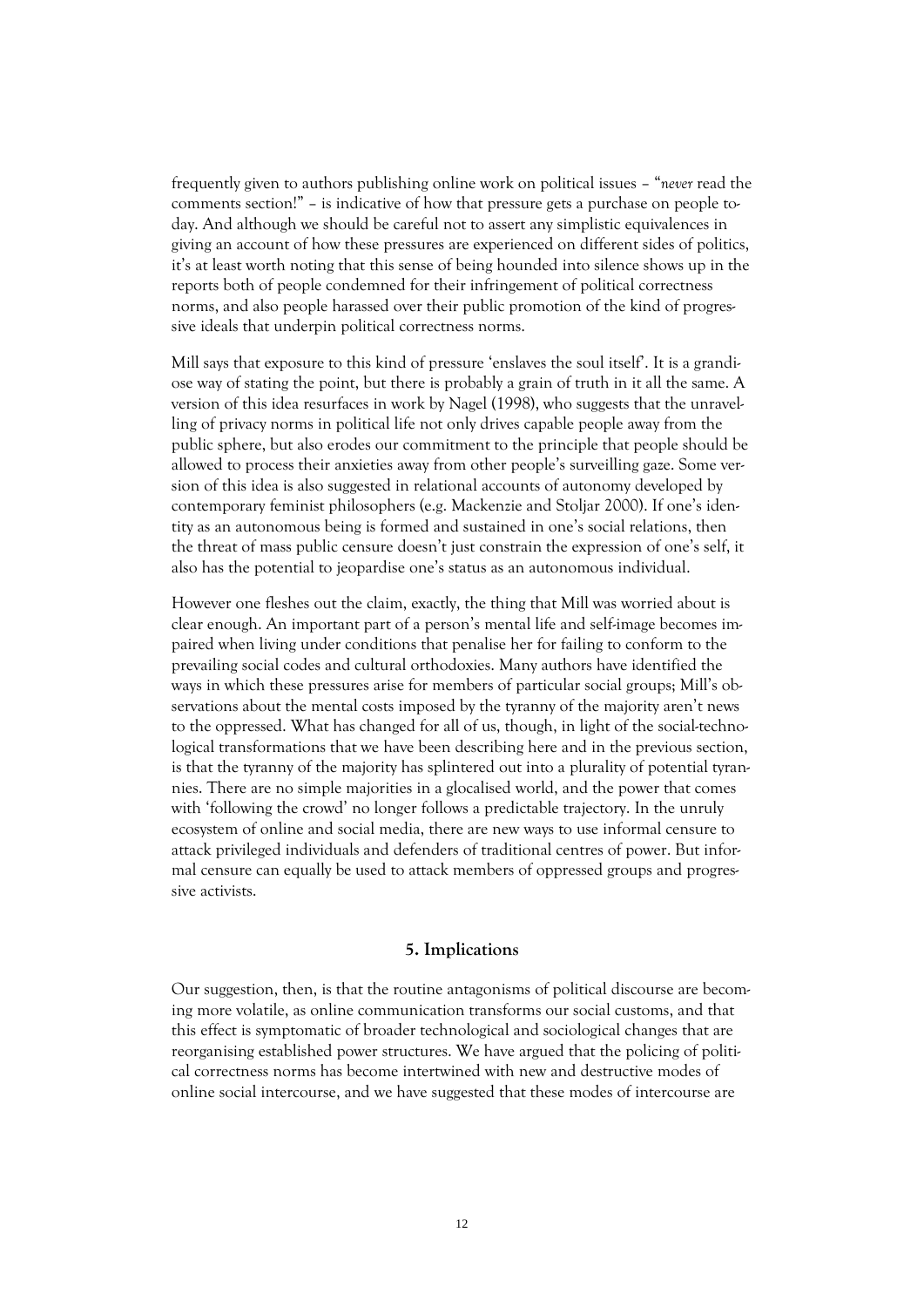something to be resisted, rather than embraced. But what would resistance involve, exactly? And where does this leave political correctness?

We cannot magically disentangle the ideals that underlie political correctness from the negative aspects of the communicative systems in which those ideals are nowadays expressed. But obviously this doesn't mean that we should abandon the ideals, either. What follows, if anything, is that we may have reasons to adjust the norms that express those ideals, or modify the way in which we try to police those norms. But nothing in our analysis suggests that we should take a negative view of political correctness norms as such, or the intentions that gave rise to them in the social milieu that preceded the era of online media. Richard Rorty is an example of someone who has a similar perspective on political correctness. He says that the academy "encouraging students to be what mocking neoconservatives call 'politically correct' has made our country a far better place" (Rorty 1998, p. 82). But at the same time he sees some major downsides to this progress. Political correctness norms reflect the post-1960s progressive intellectual's preoccupation with the unmasking of identity-based discrimination and prejudice. But these preoccupations displaced the pre-1960s American progressive's prioritisation of reformist social policy aimed first and foremost at combatting poverty. And according to Rorty, this shift contributed to the dissolution of the coalition that defined mid-century American progressive politics, between the labour movement and liberal intellectuals (Ibid, pp. 83ff.).

Rorty's hope was that there might be a way to relax the preoccupation with political correctness, and rebuild a broad progressive coalition focused on combating material injustice, but without losing sight of the urgency of opposing identity-based prejudice. In a similar vein, the appropriate response to our concerns isn't to downplay the importance of opposing identity-based prejudice, but to find ways to enact this opposition that aren't so integrally involved in – and potentially distorted by – the sometimes toxic mood of social media. Needless to say there are many organisations and individuals who aren't merely focused on scoring points in online culture wars, but who are working in direct, practical ways to achieve social change and address material injustices, and who are also unambiguously opposed to identity-based prejudice. Those actors can serve as a source of inspiration and guidance about how to take the values that animate political correctness offline, in a world that seems to treat online participation as compulsory. The very choice to try to enact one's politics offline – instead of engaging in purely discursive or symbolic forms of politicking – seems like a good place to start.

Of course, it is easy to say that we shouldn't join in with counterproductive modes of online communication. It is presumably possible, in principle, for the policing of political correctness norms on social media to be done judiciously, without devolving into the destructive dynamics that we see in cases of online mobbing and cyber-harassment. But it's part of the nature of these phenomena that the people involved in them don't see themselves as part of a mob. As Kathryn Norlock says, "the magnitude of online shaming exceeds what its authors intend or even believe to be true" (2017, p. 189). People engaged in these practices will tend to think of themselves as merely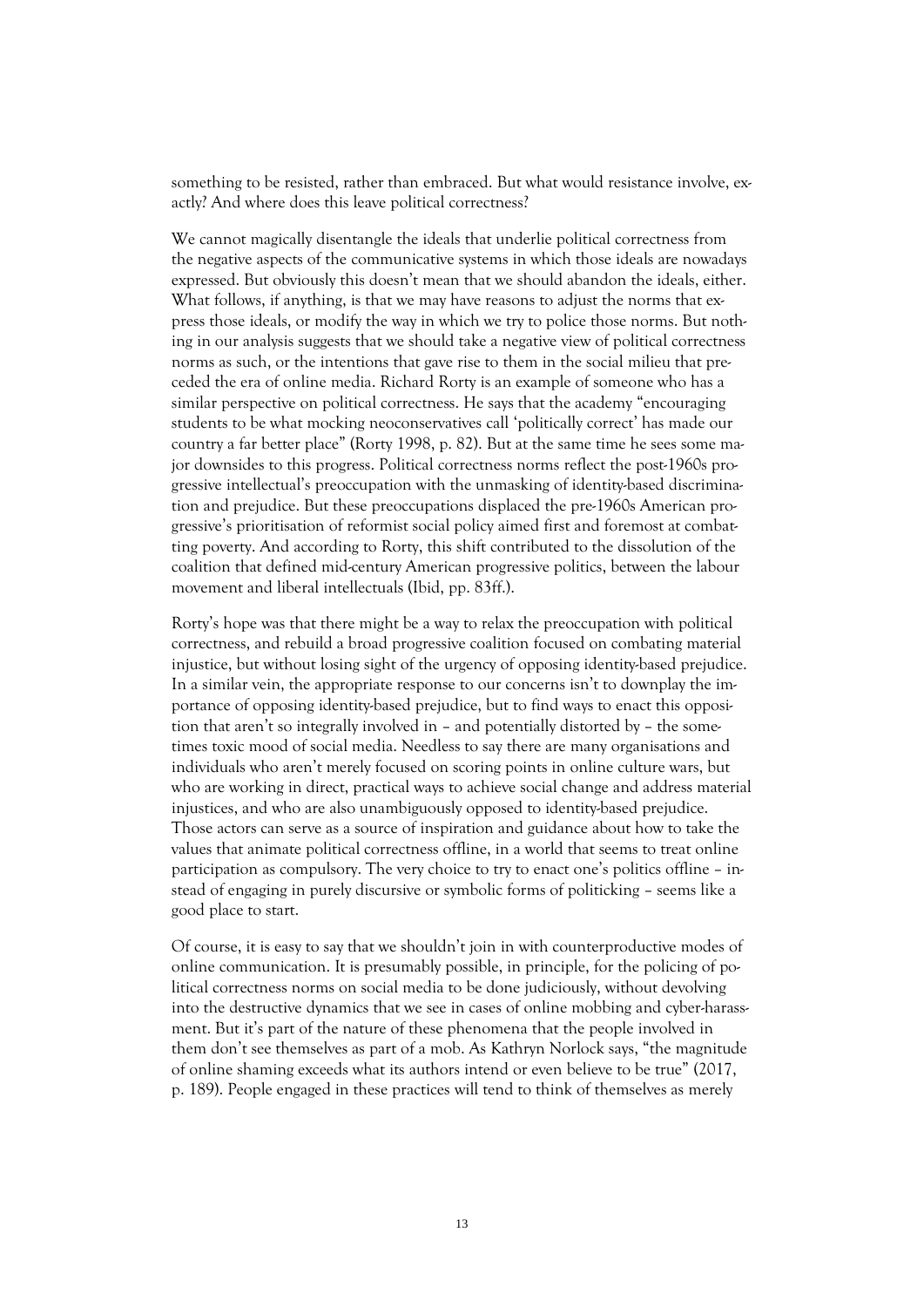expressing their feelings, figuring out their political views, talking with friends, criticising unjust practices, or simply passing time. It may be possible, however, for these insular perspectives to be effectively challenged. Norlock suggests that we might be able to nurture a recognition of the ways in which online communication can slip out of our reach, and become more destructive than we intended. If we are going to participate in social media, she says, "we should do so with concerted attention to the uncontrollable aspects of the tool we employ, and the effects that, though we may not intend them, we are complicit in inducing in others or… bringing about" (Ibid, p. 195). For those who feel compelled to carry on prosecuting political correctness norms on social media, paying attention to these concerns seems like a minimal condition for doing so in a measured and socially responsible manner.

These remarks suggest that we are looking for individually-applicable solutions to a problem whose causes are structural. If communication has been technologically transformed in a way that aggravates the hostility of political discourse, this probably isn't something that can repaired just by individuals trying harder to be virtuous. On the other hand, taking a more structural perspective on how to address these concerns hardly makes things easier. Short of trying to shut down social media networks *en masse*, or some other drastic, benighted, authoritarian intervention, agencies of the state have a limited ability to govern the forces that shape communicative practices in this arena. In theory the state could adopt a long-term civic education strategy, trying to equip its citizens with the tools they need to navigate the hazards of online communication in a more productive way. But this seems optimistic to say the least.

In the absence of dramatic structural reforms, the best we can hope for may be the cultivation of a patchwork of sites in which debate is allowed to be genuine and robust, while also being cordoned-off from the surveillance and outrage-mongering that so easily escalates into cyber-mobbing. Mediators of discursive spaces – in the academy, the media, and the arts – might try to sponsor novel communicative forums, which seek to free their participants from the self-censoring anxiety that their speech could trigger an online backlash, in something like the way that brainstorming exercises are meant to free people from the self-censoring worry that their ideas may be regarded as stupid. But these innovations face a limiting constraint from the outset. They would only succeed in their aspirations to the extent that they break the lines of communication between speakers and the audiences they would have once hoped to reach.

If we sound a little pessimistic about how to respond to these challenges, that is no accident. It is easy for liberals, or anyone subscribing to Enlightenment ideals, to cling onto a faith in the edifying potential of communication. We can easily find ourselves believing that under the right conditions, provided that it is facilitated in the right way, open conversation and good faith political discourse will help us to understand each other and figure out reasonable compromises wherever they are necessary. This kind of perspective shows up in a more theoretically nuanced guise in the work of many political philosophers – Jürgen Habermas (1991), Joshua Cohen (1997), and Seana Shiffrin (2014), to name just a few contemporary examples. And of course it is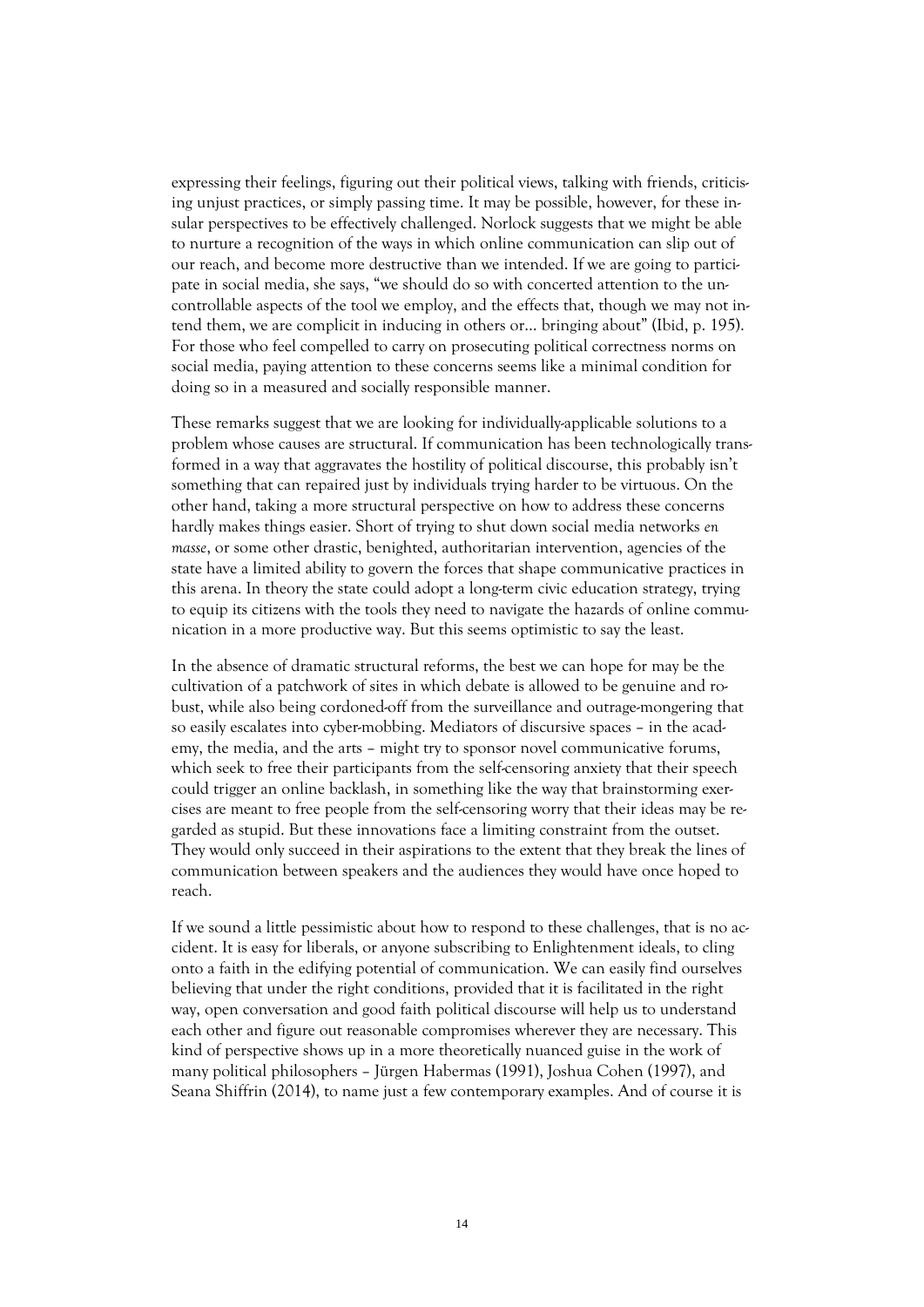reflected in the familiar idea from free speech discourse, that the best remedy to harmful speech is more speech. But this faith may start to be shaken when one reflects on the dysfunctionality of online communication today – the triumph of misinformation, the amplification of partisan hostility, and the spread of online mobs and cyber-harassment.

One might be lured, then, towards a kind of radical alternative perspective. One may start to think that the acrimony that's unleashed, as political discourse is transformed by online communication, isn't an aberration that derails our underlying ability to respectfully disagree with our ideological opponents. Rather, so one might say, it is a revelation of something that the editorial supervision of traditional media frequently masked, namely, our patent *inability* to deal with the conflicts and disagreements that divide our societies. Instead of trying to wriggle out of these communicative dynamics that have the potential to hurt themselves and their allies as much as their opponents, proponents of political correctness norms may come to view political discourse as a battleground, plain and simple, and try to make better use of the weapons which define the battle, in order to win it. The aggravation of hostilities is just what we need, they might say. Appealing to ideals of decorum and 'fair-play' in the communicative sphere ultimately makes life easier for unregenerate bigots. Anxious hand-wringing about the victims of cyber-mobs is just a kind of bleeding-heart squeamishness. Intolerance must be met with intolerance. These sorts of remarks represent a significant strand of progressive thought, and from time to time they receive a careful and sophisticated defence (e.g. Marcuse 1965).

Embracing this way of thinking would be a gamble. If the attempt to trigger mass outrage in the censuring of one's political opponents is deliberately taken up by all sides, as a tactical weapon, then traditionally dominant social classes may ultimately prove to be better at wielding that weapon – and gaining strategic advantages in the changing social order – than their opponents. Subordinated groups may want to embrace the volatility that engulfs online political discourse, hoping that amid the chaos, their efforts to silence their opponents will be more effective than their opponents' efforts to silence them. But in a context where nationalistic rhetoric and theatrical fearmongering can be effectively used to rally mass support for reactionary agendas, that may indeed be a case of political correctness run amok. When it comes to online communication, opposing rhetorical extremes seem to exist in a state of symbiosis. As our remarks above suggest, there may be no obvious and straightforward ways to break out of this symbiosis. But attempting to break out of it may still be the lesser of two evils.

# **References**

- Bauman, Z. (1998) On glocalization: or globalization for some, localization for some others. *Thesis Eleven* 54 (1), pp. 37-49.
- \_\_\_\_\_\_\_\_ (2000) *Liquid Modernity*. Cambridge: Polity Press.
	- \_\_\_\_\_\_\_\_ (2001) The great war of recognition. *Theory, Culture & Society* 18 (2), pp. 137-150.
- Bernstein, R. (1990) The rising hegemony of the politically correct. *New York Times*, 28th October 1990, [www.nytimes.com/1990/10/28/weekinreview/ideas-trends-the-rising-hegemony-of-the-politically](http://www.nytimes.com/1990/10/28/weekinreview/ideas-trends-the-rising-hegemony-of-the-politically-correct)[correct.](http://www.nytimes.com/1990/10/28/weekinreview/ideas-trends-the-rising-hegemony-of-the-politically-correct)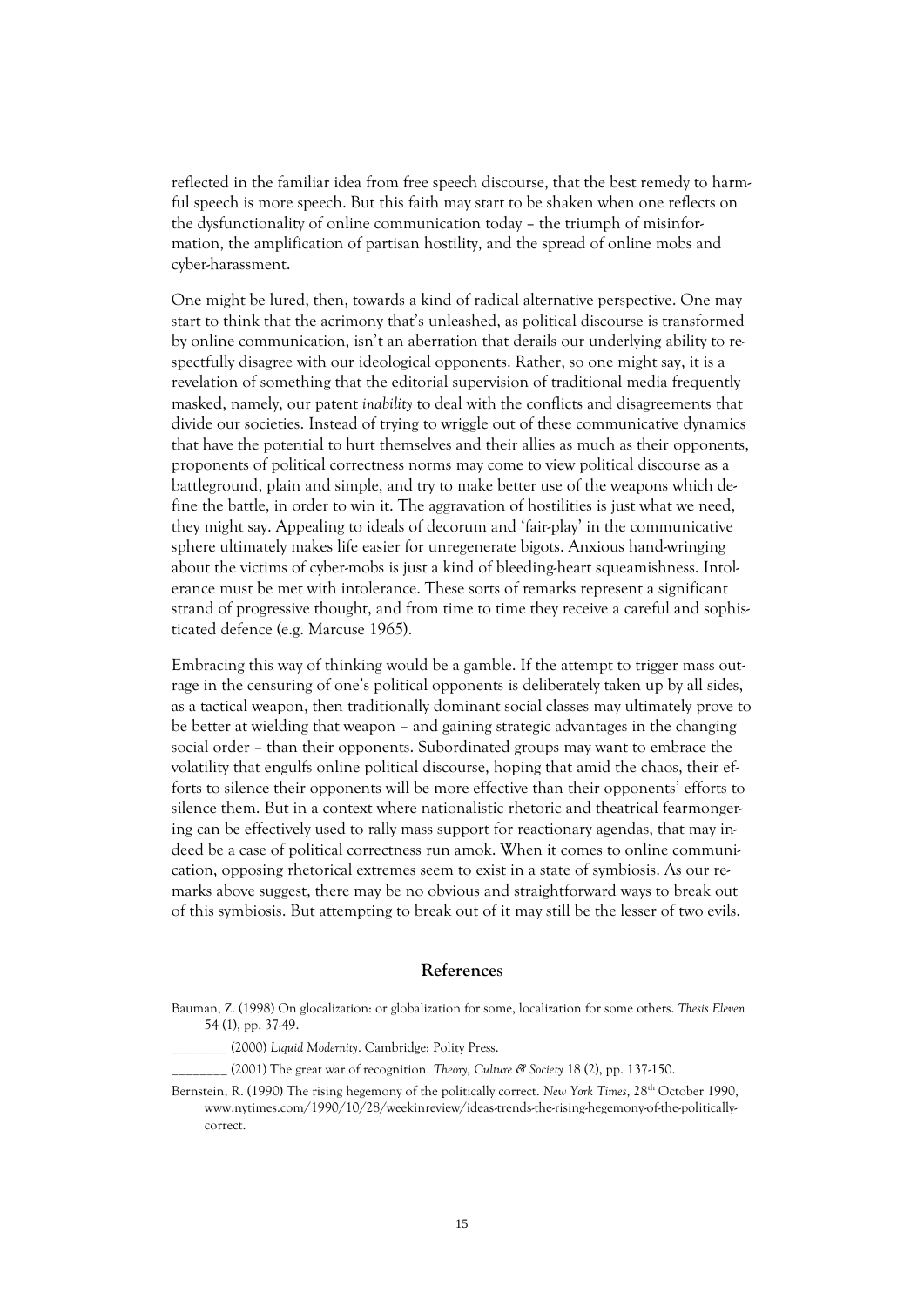- Bloom, A. (1987) *The Closing of the American Mind: How Higher Education Has Failed Democracy and Impoverished the Souls of Today's Students*. New York: Simon & Schuster.
- Brison, S. J. (1998) The autonomy defense of free speech. *Ethics* 108 (2), pp. 312-339.
- Butler, J. (1998) Ruled out: vocabularies of the censor. In *Censorship and Silencing: Practices of Cultural Regulation*, ed. R. Post, pp. 247-60. Los Angeles: Getty Research Institute for the History of Art and the Humanities.
- Cohen, J. (1997) Deliberation and democratic legitimacy. In *Deliberative Democracy: Essays on Reason and Politics*, eds. J. Bohman and W. Rehg, pp. 67-92. Cambridge MA: MIT Press.
- Creeber, G. (2004) 'Hideously white': British television, glocalization, and national identity. *Television & New Media* 5 (1), pp. 27-39.
- D'Souza, D. (1991) *Illiberal Education: The Politics of Race and Sex on Campus*. New York: The Free Press.
- Durkheim, E. (1982) *The Rules of Sociological Method and Selected Texts on Sociology and Its Method*, trans. W. D. Halls. New York: The Free Press.
- Fish, S. (1994) *There's No Such Thing as Free Speech: And It's a Good Thing, Too*. Oxford: Oxford University Press.
- Fiss, O. M. (1996) *The Irony of Free Speech*. Cambridge MA: Harvard University Press.
- Glasford, D. E. and Calcagno, J. (2012) The conflict of harmony: intergroup contact, commonality and political solidarity between minority groups. *Journal of Experimental Social Psychology* 48 (1), pp. 323- 328.
- Habermas, J. (1991) *The Structural Transformation of the Public Sphere: An Inquiry into a Category of Bourgeois Society*. Cambridge MA: MIT Press.
- Hentoff, N. (1992) *Free Speech for Me but Not for Thee: How the American Left and Right Relentlessly Censor Each Other*. New York: HarperCollins.
- Jacquet, J. (2015) *Is Shame Necessary? New Uses for an Old Tool*. New York: Pantheon.
- Kimball, R. (1990) *Tenured Radicals: How Politics has Corrupted our Higher Education*. New York: Harper & Row.
- Krugman, P. (2012) The new political correctness. *New York Times*, 26<sup>th</sup> May 2012[, krugman.blogs.ny](http://krugman.blogs.nytimes.com/2012/05/26/the-new-political-correctness/)[times.com/2012/05/26/the-new-political-correctness/.](http://krugman.blogs.nytimes.com/2012/05/26/the-new-political-correctness/)
- Lewin, R. (1993) *Complexity: Life on the Edge of Chaos*. London: Dent.
- Lukianoff, G. and Haidt, J. (2015) The coddling of the American mind. *The Atlantic*, September 2015, [www.theatlantic.com/magazine/archive/2015/09/the-coddling-of-the-american-mind/399356/.](http://www.theatlantic.com/magazine/archive/2015/09/the-coddling-of-the-american-mind/399356/)
- Mackenzie, C. and Stoljar, N. (2000) Introduction: refiguring autonomy. In *Relational Autonomy: Feminist Perspectives on Autonomy, Agency and the Social Self*, eds. C. Mackenzie and N. Stoljar, pp. 3-34. New York: Oxford University Press.
- Marcuse, H. (1965) Repressive tolerance. In *A Critique of Pure Tolerance*. Boston: Beacon Press.
- Massinari, A. (2017) Gamergate and the fappening: how Reddit's algorithm, governance, and culture support toxic technocultures. *New Media & Society* 19 (3), pp. 329-346.
- Mill, J. S. (2001) *On Liberty*. Ontario: Batoche. [Originally published 1859.]
- Nagel, T. (1998) Concealment and exposure. *Philosophy & Public Affairs* 27 (1), pp. 3-30.
- Nash, E. J. (2018) Non-State enemies of freedom Orwell's blind spot? In *1984 and Philosophy*, eds. E. Di Nucci and S. Storrie. Chicago: Open Court Press.
- Norlock, K. J. (2017) Online shaming. *Social Philosophy Today* 33, pp. 187-197.
- Powers, K. (2015) *The Silencing: How the Left is Killing Free Speech*. Washington D. C.: Regnery Publishing.
- Robertson, R. (1995) Glocalization: time-space and homogeneity-heterogeneity. In *Global Modernities*, eds. M. Featherstone, S. Lash, and R. Robertson, pp. 25-44. London: Sage.
- Ronson, J. (2012) How one stupid tweet blew up Justine Sacco's life. *New York Times*, 12th February 2012, [www.nytimes.com/2015/02/15/magazine/how-one-stupid-tweet-ruined-justine-saccos](http://www.nytimes.com/2015/02/15/magazine/how-one-stupid-tweet-ruined-justine-saccos-life.html?_r=0)[life.html?\\_r=0.](http://www.nytimes.com/2015/02/15/magazine/how-one-stupid-tweet-ruined-justine-saccos-life.html?_r=0)